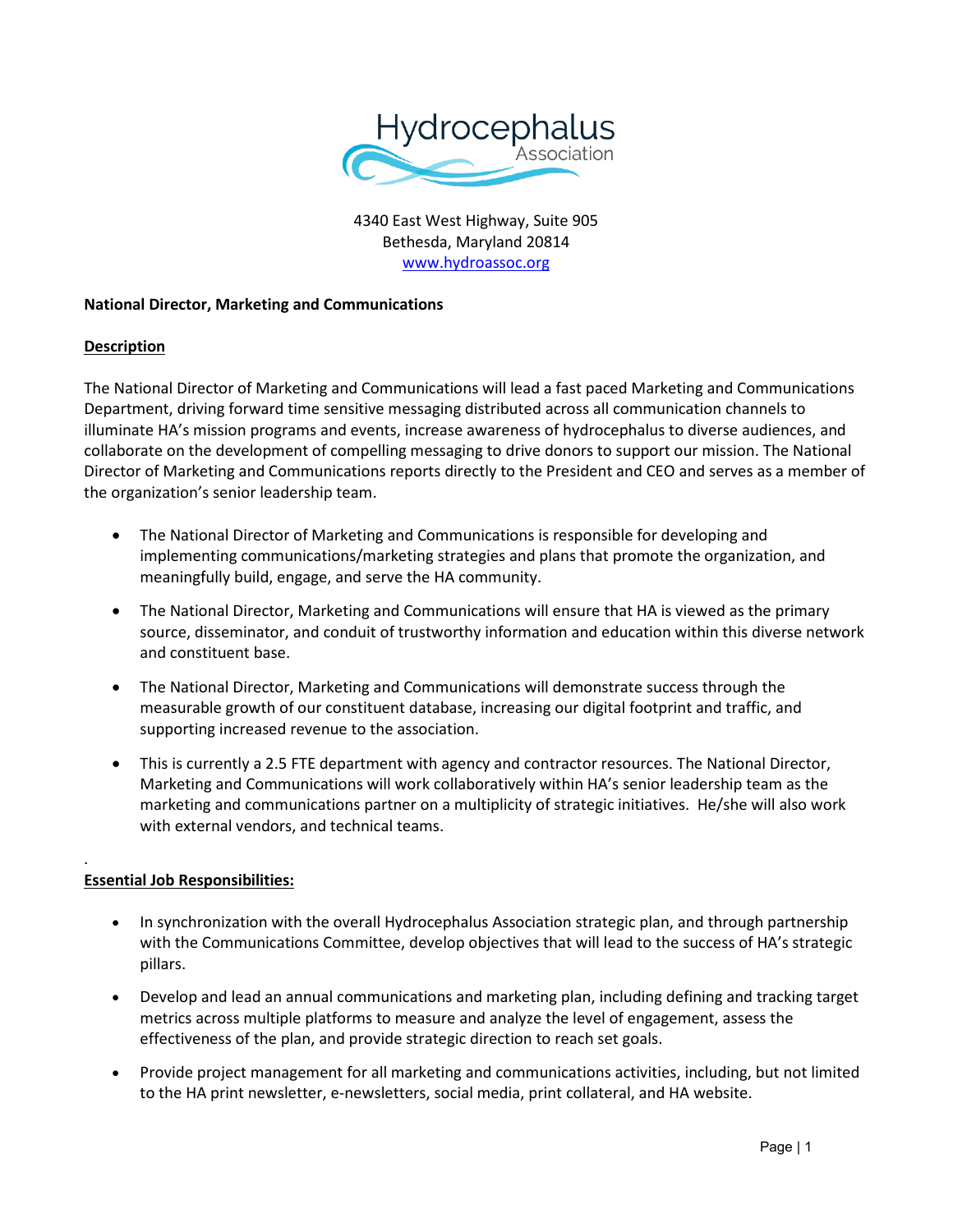- Manage an aggressive SEO strategy, working in collaboration with contractors and HA staff.
- Implement a user segmentation plan across HA channels.
- Lead the generation of online strategies and content that engage and activate HA's varied audiences. Determine target audiences, appropriate HA channels, messaging and timing.
- Lead initiatives and drive concepts that engage HA's diverse audiences. These currently include HA CONNECT (national conference), Under Pressure Research Campaign, Hydrocephalus Awareness Month, webinar series, fundraising events and initiatives, and advocacy events.
- Conduct communication activities to reach revenue and community engagement goals.
- Oversee ad retargeting initiatives driving diverse communities to HA's website.
- Support revenue generation objectives and initiatives by working collaboratively with the National Director of Development to leverage HA's communication channels
- Coordinate and implement corporate partnership deliverables by working collaboratively with the National Director of Development.
- Expand and manage all media contacts, media outreach and public relations initiatives.
- Create and support media opportunities for the President and CEO, and serve as HA spokesperson as needed.
- Supervise Communications and Social Media Manager and contract writer.

## **Qualifications:**

HA is seeking an accomplished Marketing and Communications professional who has at least 5 years of communications experience, ideally in an "in-house" leadership role within a complex (number and variety of constituents) nonprofit entity, and covering areas such as website content, newsletters, advocacy, and donor communications. The ability to take knowledge and transform it into exciting and useful messages, and disseminate it to the right audiences through the best distribution channels is critical.

- Highly collaborative style; experience developing, implementing, and tracking communications strategies.
- Excellent writing/editing and verbal communication skills.
- Experience with Google Analytics and multi-channel metric analysis.
- Experience planning and implementing SEO strategies.
- Marketing analytics skills.
- A strong track record as an implementer who thrives on managing a variety of key initiatives concurrently.
- Relationship builder with the flexibility and finesse to "manage by influence."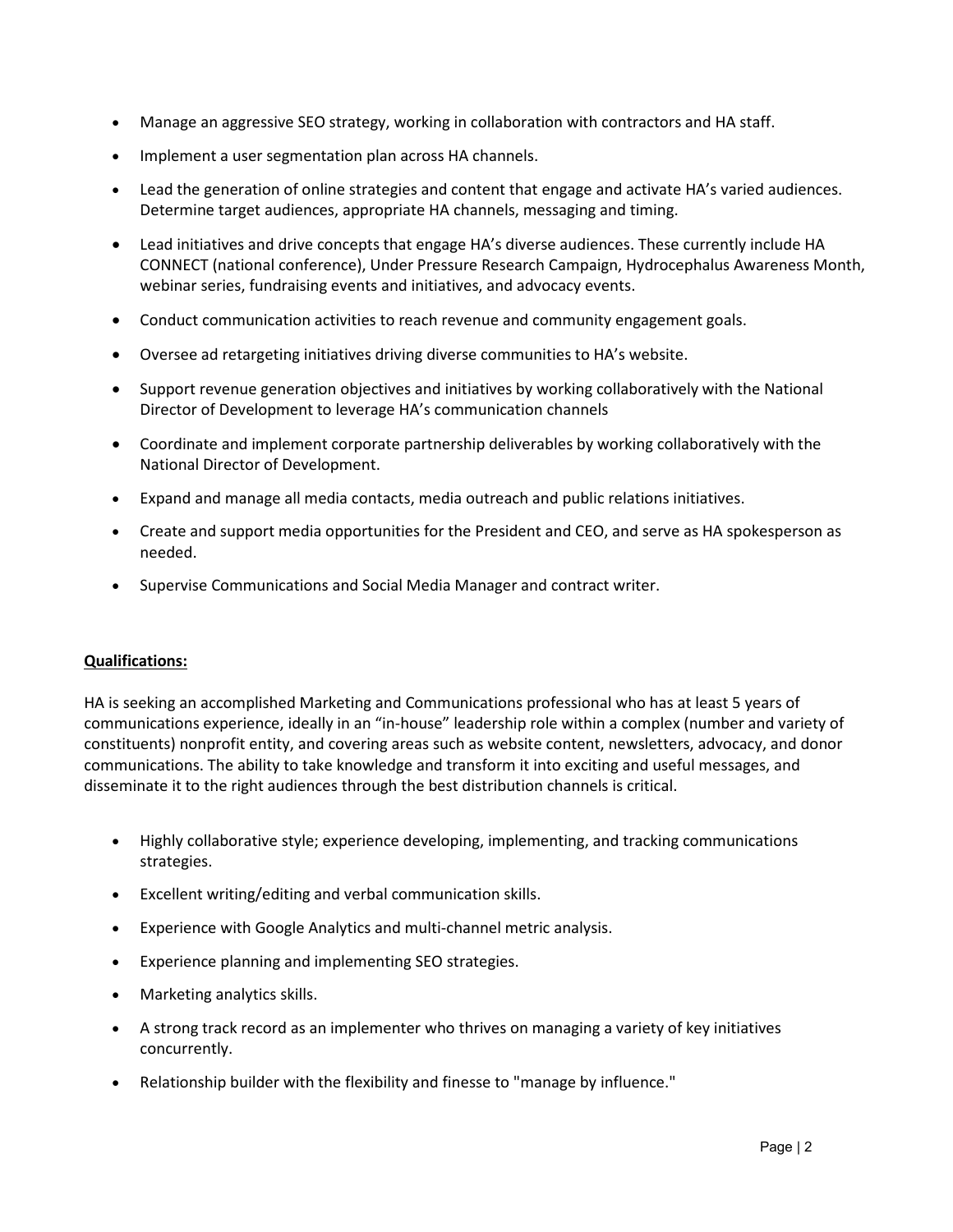- High energy, maturity, and leadership with the ability to serve as a unifying force and to position communications discussions at both the strategic and tactical levels.
- Sincere commitment to work collaboratively with all constituent groups, including staff, board members, volunteers, donors, program participants, and other supporters.
- Ability to function at a high level and balance competing priorities in a fast-paced organization.
- Experience with Blackbaud Raiser's Edge, Luminate Online, WordPress, Adobe Creative Suite, Google Analytics, and ad retargeting software preferred.
- Bachelor's degree required, Masters degree or Communications and/or Marketing certifications preferred.

## **Characteristics:**

- Passionate about the Hydrocephalus Association's mission to find a cure for hydrocephalus and improve the lives of those impacted by the condition.
- Brings innovative thinking and plans to enhance mission programs and communication resources.
- Resourceful problem solver who can rise to new challenges and capitalize on emerging opportunities.
- Persuasive and articulate written, graphic, and verbal communication and presentation skills with the ability to translate complicated scientific and technical concepts into easily understandable terms for varied stakeholders and the general public.
- Willingness to learn new technology and tools.
- Be a trusted and informed resource for staff, partners and the broader community.
- Excellent interpersonal skills, including the ability to interact with scientists, medical providers, donors and community members at wide-ranging levels in a collaborative, effective manner. A record of success working with a team to achieve shared goals.
- Excels when managing self and others through change and brings a strong sense of excitement and optimism.
- Strong administrative and organizational skills with the ability to take initiative, handle multiple tasks concurrently, and work independently as well as collaboratively
- Demonstrated commitment to data-driven program development and evaluation.
- Commitment to diversity, equity, and inclusion.

#### **Work Environment / Physical Requirements:**

- This job will be performed primarily sitting at a desk and using a computer and phone.
- In order to perform the essential functions of the job, the employee must be able to walk, bend, occasionally lift or move up to 25 pounds, operate a computer and other office equipment.